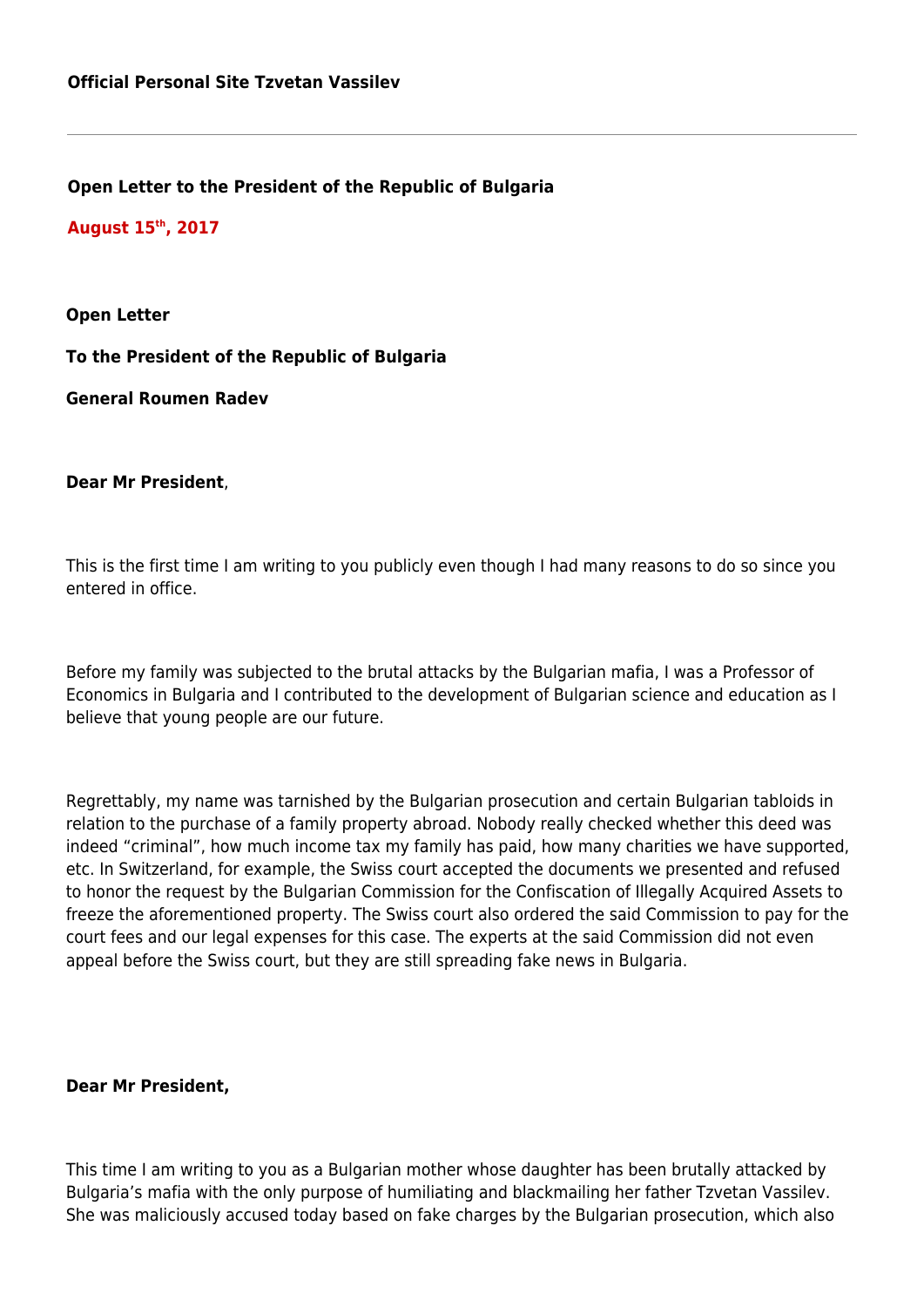dared to violate her fundamental human rights.

After it was publicly announced on August  $3<sup>rd</sup>$ , 2017 that the foundation of the distinguished US diplomat Bill Richardson, which is dedicated to defending human rights, would file an application before the US Government under the Global Magnitsky Act to raise concern about the brutal violations of my husband's human rights by Bulgaria's Prosecutor General Sotir Tsatsarov and Bulgaria's MP Delyan Peevski, the Bulgarian prosecution immediately fabricated ridiculous charges against my daughter to please the Bulgarian mafia.

It is interesting to note that my daughter has been living abroad for years. Her subpoena required her to present herself before the Bulgarian authorities on Monday, August  $7<sup>th</sup>$ , 2017. Just few days after the news that Tzvetan Vassilev seeks protection under the Global Magnitsky Act, which had major repercussions in the country! How vengeful and personal!

I am sure you know that for reasons which are publicly known my husband and I do not live in Bulgaria and it is physically impossible to check the mail we receive in Bulgaria daily. It is also important to know that once the subpoena was indeed received, a lawyer called the Bulgarian authorities to explain the circumstances. Regrettably, as my daughter did not "honor the subpoena", the Bulgarian prosecution issued a 72-hour arrest warrant. I think it is necessary to repeat to emphasize the absurdity—even though my daughter was not subpoenaed in compliance with Bulgarian procedural rules and with her human rights, also known as malicious prosecution, the Bulgarian prosecution issued a 72-hour arrest warrant. The reasons are crystal clear: the only purpose of the brutal abuse of process is to issue an Interpol Red Notice and a European Arrest Warrant.

It is impossible not to discuss the nature of the accusation against my daughter, which I am sure will be studied by many human rights experts around the world. My daughter has been accused of money laundering because in 2013 she bought a two-bedroom flat in Varna, Bulgaria with money donated to her by her father in Bulgaria. According to the Bulgarian prosecution, my daughter should have known that the source of this money was illegal. Once again, I believe I have to repeat to emphasize the absurdity: according to Bulgaria's prosecution, in 2013 my daughter should have known that her father who is among the biggest taxpayers in Bulgaria, the most influential person in Bulgaria according to Forbes, the bearer of many awards, one of the major supporters of charities in Bulgaria, and a member of the International Advisory Board of the Atlantic Council of the United States was involved in criminal activity. It is also hugely important to remind you that the prosecution has not yet proven that the source of my husband's income is illegal. The trial against my husband has not even started and the presumption of innocence is a basic human right.

It is also hugely striking that both my accusation and my daughter's accusation have been prepared by the same investigator. It is also interesting that the same prosecutor issued my arrest warrant and my daughter's arrest warrant. This is clear evidence of conflict of interest and reveals the tight grip of Bulgaria's legal system by Bulgaria's mafia.